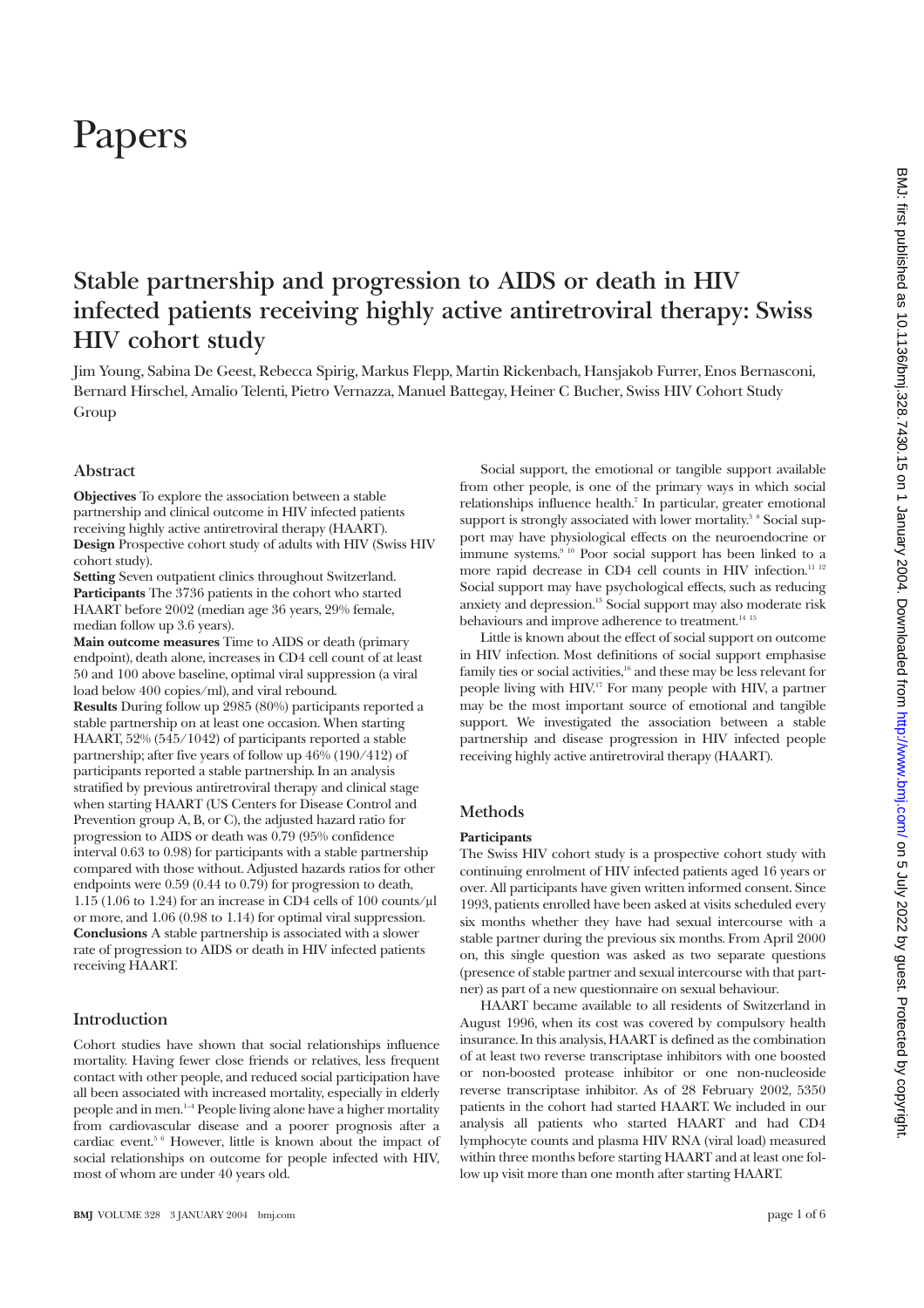

**Fig 1** Proportion of participants reporting a stable partnership after starting highly active antiretroviral therapy (HAART): overall proportion (with 95% confidence interval) and sample size (dotted line) (top left); proportion for each sex (bottom left); proportion for each of three age groups (top right); and proportion for each clinical stage at baseline (bottom right)

#### **Endpoints**

We considered the association between stable partnership and several clinical and surrogate marker endpoints. We selected two clinical endpoints: (*a*) new US Centers for Disease Control and Prevention (CDC) group C disease<sup>18</sup> or death (primary endpoint) and (*b*) death alone. We also considered four surrogate marker endpoints: (*a*) increase in CD4 cell count of at least 50 above baseline, (*b*) increase in CD4 cell count of at least 100 above baseline, (*c*) optimal viral suppression (a viral load below 400 copies/ml), and (*d*) viral rebound (the first of two consecutive measurements of more than 400 copies/ml) in patients achieving optimal viral suppression.

#### **Statistical analysis**

We estimated the proportion of patients in the cohort reporting a stable partnership since starting HAART. We included patients from their first follow up visit after starting HAART until their latest follow up visit. We assumed that patients reporting a stable partnership remained in a stable partnership until at a subsequent visit they either reported no stable partner or refused to answer the relevant questions. We defined stable partnership as reporting both a stable partner and sexual intercourse with that partner during the previous six months, so as to use a constant definition before and after April 2000.

We used Cox proportional hazards models to estimate the association between a stable partnership and disease progression since starting HAART. Our models included left truncated observations, strata and covariates, and a time dependent treatment variable. Firstly, some patients were registered with the cohort after starting HAART. We included these participants as left truncated observations so that they contributed to estimates only after registration. Secondly, we needed strata within which participants had roughly identical rates of disease progression. We stratified by previous antiretroviral therapy and by clinical stage at baseline (CDC group A, B, or C). This stratification by disease severity at baseline also avoids potential bias if sicker patients are less likely to form stable partnerships because of the severity of their illness.<sup>19</sup> Thirdly, we needed to estimate the association between stable partnership and disease progression after adjustment for other variables that might potentially influence the rate of disease progression. We used as covariates CD4 cell counts and viral load at baseline, age and sex, and education and transmission group categories. Fourthly, we represented stable partnership by a time dependent variable to avoid "survivor treatment selection bias,"19 whereby participants who had been followed for longer had had more opportunity to form a stable partnership. In our models "treatment" starts only when a patient first reports a stable partnership. Under the intention to treat principle, treatment then continues for a patient even if the stable partnership ends. This avoids potential bias caused by sicker patients discontinuing a stable partnership because of the severity of their illness.

We used SAS version 8.2 for the analyses. We assessed the evidence for an association between disease progression and another variable by using a hypothesis test based on the difference in the log likelihood ratio between the full model and a reduced model without that variable. We assessed the nature of any association between disease progression and another variable by using a hazard ratio. We give Wald based 95% confidence intervals for all hazard ratios.

# **Results**

#### **Participants**

As of 28 February 2002, 5350 patients in the cohort had started HAART. We analysed data from the 3736 (70%) patients who had had CD4 cell counts (4130, 77%) and viral load (4041, 76%) measured within the three months before starting HAART and at least one follow up visit more than one month after starting HAART (5105, 95%). We followed these patients for a total of 12 173 patient years (median 3.6 years per patient).

Patients included in our analysis were on average similar in age, sex, and most likely source of infection (transmission group) to those excluded (table 1). However, those included were more likely to have a higher level of education (more than mandatory schooling), less likely to belong to ethnic groups other than white European, less likely to be in CDC group C, and more likely to have had antiretroviral therapy before starting HAART.

When starting HAART, 52% (545/1042) of participants reported a stable partnership. This percentage decreased to around 46% (190/412) after five years of follow up (fig 1a). Beyond five years, estimates of the percentage reporting a stable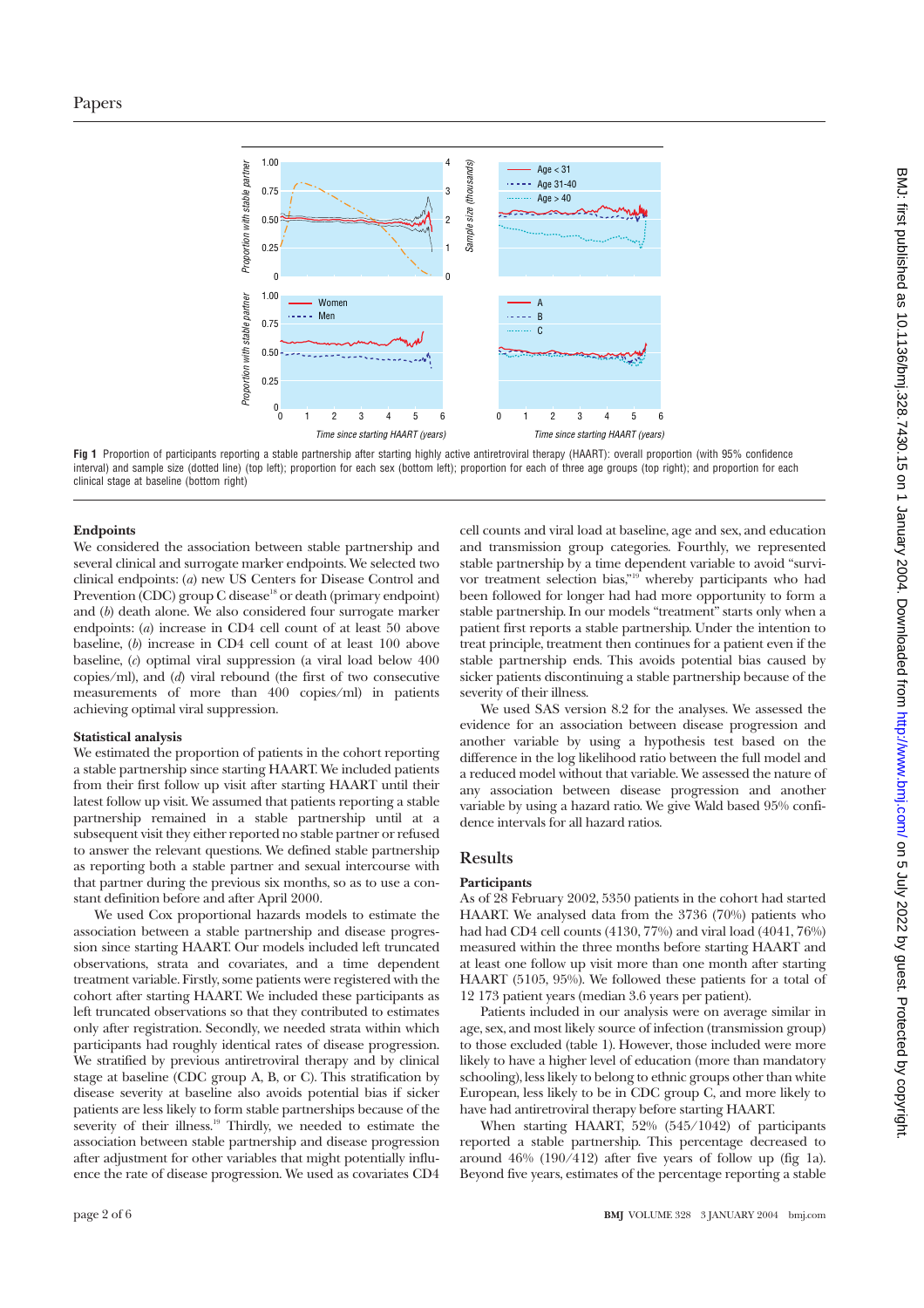**Table 1** Baseline characteristics for participants in the Swiss HIV cohort study on HAART and those in the analysis who did not reach the primary endpoint. Values are numbers (percentages) unless stated otherwise

|                                                 | <b>Cohort members on HAART</b> |                   | Did not reach primary endpoint |                         |
|-------------------------------------------------|--------------------------------|-------------------|--------------------------------|-------------------------|
| <b>Characteristic</b>                           | Included in analysis (n=3736)  | Excluded (n=1614) | Attended follow up* (n=2896)   | Not followed up (n=413) |
| Median viral load (log <sub>10</sub> copies/ml) | 4.50                           |                   | 4.45                           | 4.47                    |
| Median CD4 cell count (cells/µl)                | 210                            | -                 | 222                            | 252                     |
| Median age (years)                              | 36                             | 36                | 36                             | 35                      |
| Sex:                                            |                                |                   |                                |                         |
| Female                                          | 1096 (29)                      | 474 (29)          | 864 (30)                       | 123 (30)                |
| Male                                            | 2640 (71)                      | 1140 (71)         | 2032 (70)                      | 290 (70)                |
| Transmission group:                             |                                |                   |                                |                         |
| Homosexual                                      | 1295 (35)                      | 538 (33)          | 1076 (37)                      | 87 (21)                 |
| Intravenous drug user                           | 1077<br>(29)                   | 464 (29)          | 724 (25)                       | 186 (45)                |
| Heterosexual, other†, or unknown                | 1364 (37)                      | 612 (38)          | 1096 (38)                      | 140 (34)                |
| Education:                                      |                                |                   |                                |                         |
| Higher                                          | 2532 (68)                      | 1026 (64)         | 2003 (69)                      | 245 (59)                |
| Basic or unknown                                | 1204 (32)                      | 588 (36)          | 893 (31)                       | 168 (41)                |
| Ethnicity:                                      |                                |                   |                                |                         |
| Other than white European                       | 392 (10)                       | 214 (13)          | 315(11)                        | 50 (12)                 |
| White European or unknown                       | 3340 (90)                      | 1400 (87)         | 2581 (89)                      | 363 (88)                |
| Clinical stage:                                 |                                |                   |                                |                         |
| Α                                               | 1670 (45)                      | 718 (44)          | 1374 (47)                      | 189 (46)                |
| B                                               | 1173 (31)                      | 426 (26)          | 891 (31)                       | 130 (31)                |
| C                                               | 893 (24)                       | 470 (29)          | 631 (22)                       | 94 (23)                 |
| Previous antiretroviral therapy:                |                                |                   |                                |                         |
| No                                              | 1912 (51)                      | 890 (55)          | 1522 (53)                      | 203 (49)                |
| Yes                                             | 1824 (49)                      | 724 (45)          | 1374 (47)                      | 210(51)                 |
| If yes, median duration (years)                 | 1.7                            | 1.6               | 1.7                            | 1.7                     |

HAART=highly active antiretroviral therapy.

\*During the 12 months before 28 February 2002.

†Transmission through blood products or perinatal transmission.

**Table 2** Number (percentage) of participants in each stratum reporting stable partnership at least once

**Previous antiretroviral therapy**

| Clinical stage:                                             |
|-------------------------------------------------------------|
|                                                             |
| 484/565 (86)<br>845/1105 (76)<br>1329/1670 (80)             |
| 954/1173 (81)<br>633/748 (85)<br>321/425 (76)               |
| 702/893 (79)<br>416/511 (81)<br>286/382 (75)                |
| Total<br>1533/1824 (84)<br>2985/3736 (80)<br>1452/1912 (76) |

partnership are unstable because they are based on a small sample; estimates based on a sample size of less than 30 are not shown. The decrease in the percentage reporting a stable partnership over time seems to be related to increasing age. The decrease was obvious among participants aged over 40 (fig 1c). The decrease in the percentage reporting a stable partnership was similar among participants in each of the three clinical stages at baseline (fig 1d). If infection with HIV made it more difficult to maintain a stable partnership, we might expect to see a more rapid decrease among sicker patients.

Of the 3736 patients in our analysis, 2985 (80%) reported a stable partnership at least once during follow up. Those who had had antiretroviral therapy before starting HAART were likely to have registered earlier with the cohort and therefore had more time in which to form stable partnerships (table 2). Among the participants who had had previous antiretroviral therapy, the percentage reporting a stable partnership at least once was slightly higher for those at clinical stage A (484/565, 86%) than for those at stage C (416/511, 81%). This may reflect a higher mortality among patients who were sicker when starting HAART.

Of the 3432 (92%) participants who achieved optimal viral suppression (RNA  $\leq 400$  copies/ml) at least once, 3360 (98%) had a CD4 cell count measured within the three months before they first achieved optimal suppression. We used these 3360 participants to estimate the association between stable partnership and the rate of progression to viral rebound.

# **Primary endpoint**

Kaplan-Meier curves show that the initial rate of new disease or death was higher for patients starting HAART without previous antiretroviral therapy (fig 2). This is probably a result of immune restoration diseases (new disease within 90 days of starting HAART without previous antiretroviral therapy) rather than  $HIV$  progression.<sup>20</sup> Log-log survival curves (not shown) for both baseline CDC group and previous antiretroviral therapy suggest that a proportional hazards assumption is not realistic for either variable.

Across strata formed by each combination of baseline CDC group and previous antiretroviral therapy, a stable partnership was associated with a slower rate of progression to new CDC group C disease or death (hazard ratio 0.79, 95% confidence interval 0.63 to 0.98) (table 3). Exclusion of probable immune restoration diseases did not alter the result (hazard ratio 0.77, 0.61 to 0.97). We found no evidence of an interaction between stable partnership and either baseline CDC group (difference in log likelihood ratio 0.9, df = 2, P = 0.64) or previous antiretroviral therapy (0.1,  $df = 1$ ,  $P = 0.74$ ). This suggests that stable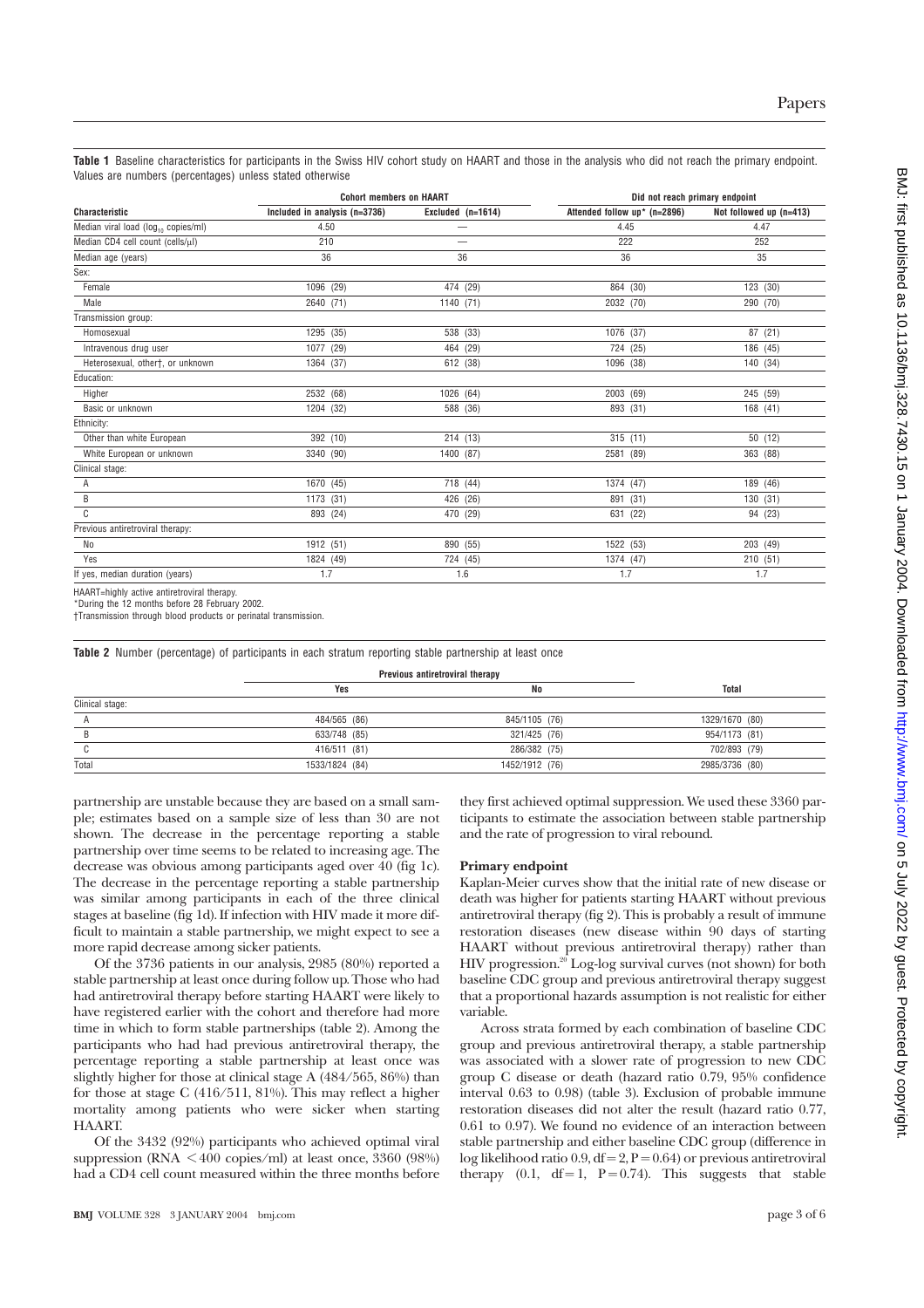**Table 3** Cox proportional hazards model for time to new CDC group, stage C disease, or death

| Predictor                                    | Adjusted hazards ratio (95% CI) | P value* |  |
|----------------------------------------------|---------------------------------|----------|--|
| Viral load (per log <sub>10</sub> copies/ml) | 1.30 (1.16 to 1.45)             | < 0.01   |  |
| CD4 cell counts (per $100$ cells/ $\mu$ l)   | 0.85 (0.79 to 0.92)             | < 0.01   |  |
| Age (per 10 years)                           | 1.18 (1.05 to 1.32)             | 0.01     |  |
| Sex:                                         |                                 |          |  |
| Female                                       | 1.19 (0.93 to 1.51)             |          |  |
| Male                                         | 1.00 (reference)                | 0.17     |  |
| Transmission group:                          |                                 |          |  |
| Homosexual                                   | 1.19 (0.90 to 1.57)             |          |  |
| Intravenous drug user                        | 1.92 (1.49 to 2.47)             | < 0.01   |  |
| Heterosexual, other†, or unknown             | 1.00 (reference)                |          |  |
| Education:                                   |                                 |          |  |
| Higher                                       | 0.94 (0.76 to 1.16)             |          |  |
| Basic or unknown                             | 1.00 (reference)                | 0.57     |  |
| Reported stable partnership:                 |                                 |          |  |
| Yes                                          | 0.79 (0.63 to 0.98)             | 0.04     |  |
| No                                           | 1.00 (reference)                |          |  |

\*Difference in log likelihood ratio.

†Transmission through blood products or perinatal transmission.

partnership had a similar association with disease progression in each stratum. Nor did we find any evidence that a stable partnership had a different association if it first occurred after April 2000 (difference in log likelihood ratio  $\leq 0.1$ , df = 1, P = 0.94), and our estimate of this association did not change when we included in our definition those reporting a stable partner without sexual intercourse. This indicates that the change in the way questions were asked did not materially influence our estimates of the association between stable partnership and disease progression.

Estimates for covariates (table 3) show that the rate of progression to new CDC group C disease or death increased with increasing viral load at baseline, with increasing age, and among intravenous drug users but decreased with increasing



**Fig 2** Proportion of participants without new CDC group C disease or death over time after starting highly active antiretroviral therapy (HAART). Kaplan-Meier curves for each clinical stage (A, B, and C) at baseline for participants with previous antiretroviral therapy (top) and for those without previous antiretroviral therapy (bottom)

CD4 count at baseline. We found no evidence that the association between disease progression and stable partnership was any different for intravenous drug users (difference in log likelihood ratio 0.49, df = 1,  $P = 0.48$ ).

Of 3309 patients who did not experience new CDC group C disease or death, 2896 (88%) attended a follow up during the 12 months before 28 February 2002. We found no evidence of a "walking well" phenomenon, whereby patients with less severe disease were less likely to attend follow up. Compared with participants who had attended a recent follow up, those who had not were at a similar clinical stage at baseline, with similar baseline viral load and CD4 cell count (table 1).

#### **Secondary endpoints**

Stable partnership was associated with a decrease in the rate of progression to death and an increase in the rate of progression to CD4 cell counts of 50 and 100 above those recorded at baseline (table 4). We also found weaker evidence that stable partnership was associated with both an increase in the rate of progression to optimal viral suppression (hazard ratio 1.06, 0.98 to 1.14) and, in those achieving optimal suppression, with a decrease in the rate of progression to viral rebound (hazard ratio 0.91, 0.80 to 1.04).

# **Discussion**

Our analysis shows that a stable partnership is associated with a slower rate of disease progression in HIV infected patients receiving highly active antiretroviral therapy. The evidence for this is consistent across a range of surrogate marker and clinical endpoints. Our "intention to treat" definition of stable partnership was designed to avoid a liberal bias but may underestimate the strength of the association between stable partnership and disease progression. If, as figure 1d suggests, sicker patients are no more likely to discontinue stable partnerships because of the severity of their disease, then we could represent stable partnership as a variable that switches on and off as partnerships start and end. With this "as treated" definition, stable partnership is associated with a far greater decline in the rate of progression to new CDC group C disease or death (hazard ratio 0.67, 95% confidence interval 0.55 to 0.81).

Our analysis has several possible limitations. Firstly, exclusions and censoring could lead to bias. Bias through informative censoring is unlikely, because 88% of those censored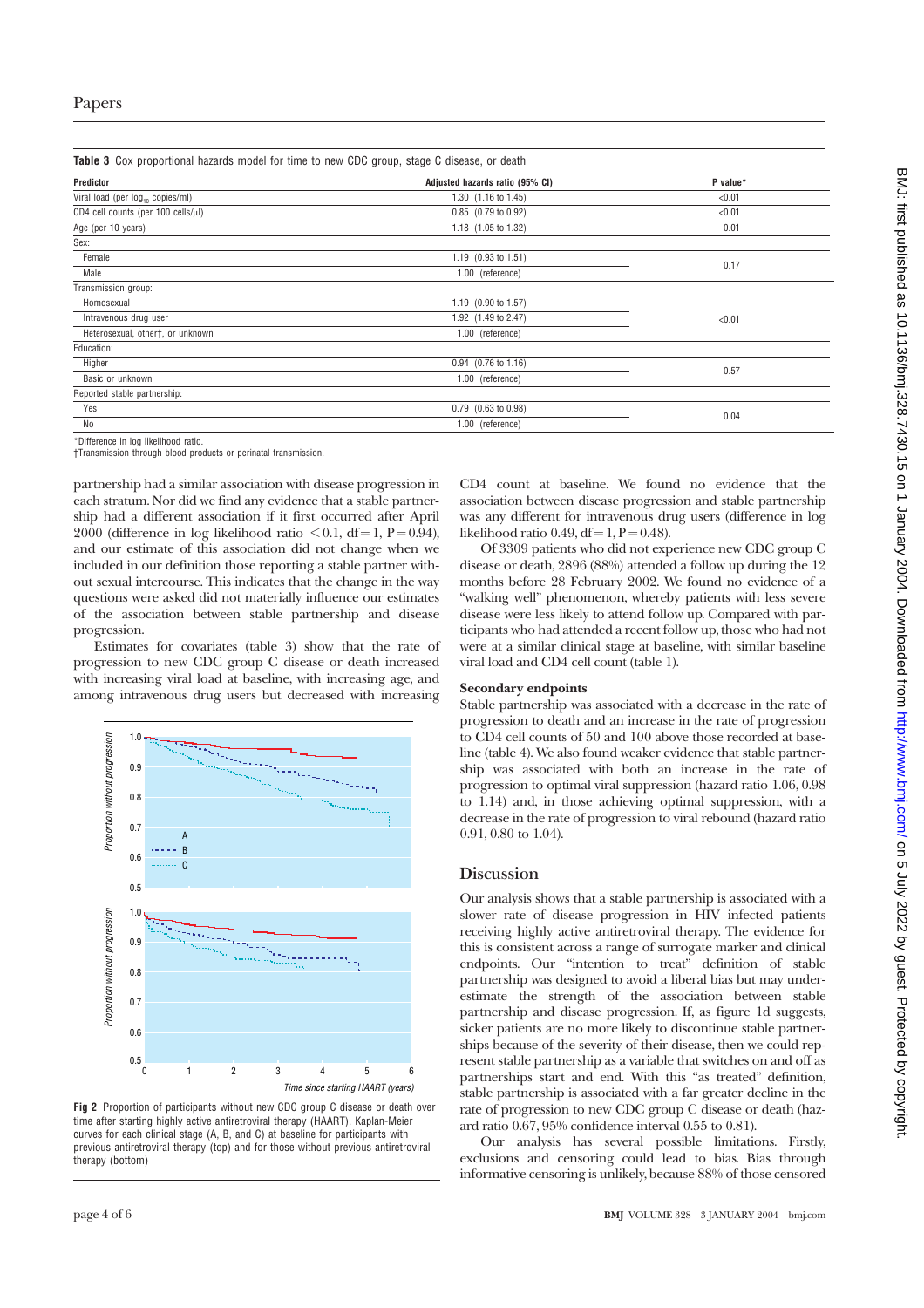**Table 4** Adjusted hazard ratios for the association between stable partnership and each endpoint

| Endpoint                                 | Adiusted hazards ratio* (95% CI) | P valuet |
|------------------------------------------|----------------------------------|----------|
| New CDC group, stage C disease, or death | $0.79$ $(0.63 \text{ to } 0.98)$ | 0.04     |
| Death                                    | 0.59 (0.44 to 0.79)              | < 0.01   |
| CD4 increase by 50                       | $1.11$ $(1.03 \text{ to } 1.20)$ | 0.01     |
| CD4 increase by 100                      | 1.15 (1.06 to 1.24)              | < 0.01   |
| Optimal viral suppression                | $1.06$ $(0.98 \text{ to } 1.14)$ | 0.16     |
| Viral rebound                            | $0.91$ $(0.80 \text{ to } 1.04)$ | 0.17     |

\*Cox proportional hazards model: strata—baseline clinical stage and previous antiretroviral therapy; covariates—viral load and CD4 cell count at baseline, age, sex, transmission group, and education.

†Difference in log likelihood ratio.

had been seen in the previous year. However, we excluded 30% of participants in the Swiss HIV cohort study who were taking HAART from our analysis, mostly because of missing baseline data. Predicting the direction of any bias is difficult, but clearly bias is possible.

Secondly, although we adjusted for the severity of the disease at baseline, a patient's health changes over time. "Time dependent confounding" occurs if sicker patients are less likely to form stable partnerships and these people are sicker because they were unable to form stable partnerships in the past.<sup>21</sup> The effect of stable partnership is then confounded with disease severity. Many other factors—for example, mental health, drug adherence, and treatment efficacy—are potentially confounded with stable partnership in this way. Establishing a causal relationship with observational data is difficult. We have shown that after adjustment for baseline covariates an association remains between disease progression and stable partnership. The absence of a stable partnership is therefore a marker for an increased rate of disease progression, but that does not mean that the absence causes the increase.

Thirdly, the presence or absence of a stable partnership is an important but incomplete measure of the many ways in which social relationships influence health. Our definition of a stable partnership is likely to reflect received emotional support. One study to examine various aspects of social support found that greater emotional support was associated with a lower mortality in elderly people but that greater tangible support and the presence of a partner were not.<sup>8</sup> However, the presence of a partner may be more important for younger adults.<sup>1</sup>

We can only speculate about the reasons why a stable partnership is associated with a slower rate of disease progression for people with HIV. The increased rate of progression to a CD4 cell increase and to viral suppression in patients with stable partners may be linked to drug adherence.<sup>22</sup> People with a stable partner may have less depression,<sup>23 24</sup> a risk factor in many other chronic diseases. Research is needed on the mechanisms through which social support could influence HIV infection and should focus on mechanisms that are amenable to intervention. Increased support from healthcare givers might improve outcome in HIV infected people, but the evidence from one randomised trial in chronic cardiac patients does not support this hypothesis.<sup>25</sup>

#### **Conclusion**

The presence of a stable partnership is associated with a slower rate of disease progression in HIV infected patients who receive HAART, but the reasons for this are unknown. For a healthcare professional caring for someone with HIV, the absence of a stable partnership indicates that this patient may progress more rapidly through clinical latency to the later stages of the disease.

Swiss HIV Cohort Study Members: M Battegay, E Bernasconi, H C Bucher, P Bürgisser, M Egger, P Erb, W Fierz, M Fischer, M Flepp, P Francioli (presi-

#### **What is already known on this topic**

Social support has been associated with lower mortality among elderly people and people with cardiovascular disease

For people with HIV infection, social support has been linked to a slower decline in CD4 cell count, better adherence to treatment, and reduced risk behaviour

Little is known about the effect of social relationships on outcome in HIV infection

#### **What this study adds**

A stable partnership is associated with a slower rate of progression to AIDS or death in patients with HIV receiving highly active antiretroviral therapy

In the absence of a stable partnership an HIV infected patient may progress more rapidly through clinical latency to the later stages of the disease

dent of the SHCS, Centre Hospitalier Universitaire Vaudois, CH-1011- Lausanne), H Furrer (chairman of the clinical and laboratory committee), M Gorgievski, H Günthard, P Grob, B Hirschel, L Kaiser, C Kind, T Klimkait, B Ledergerber, U Lauper, M Opravil, F Paccaud, G Pantaleo, L Perrin, J Piffaretti, M Rickenbach (head of data centre), C Rudin (chairman of mother and child substudy), J Schupbach, R Speck, A Telenti, A Trkola, P Vernazza (chairman of the scientific board), T Wagels, R Weber, S Yerly.

Contributors: HCB, RS, SDG, and JY designed the study. JY did the statistical analysis. MR, PV, MF, HF, EB, MB, BH, AT, and RW were responsible for patient recruitment, clinical assessment, and development of the questionnaire. MR was responsible for data quality. HCB, SDG, RS, and JY wrote the final report, assisted by all coauthors. HCB is the guarantor.

Funding: This study was financed in the framework of the Swiss HIV cohort study, supported by the Swiss National Science Foundation (Grant no 3345-062041). The Basel Institute for Clinical Epidemiology is supported by a grant from santésuisse and the Gottfried and Julia Bangerter-Rhyner-Foundation. HCB and JY received research grants from santésuisse and the Gottfried and Julia Bangerter-Rhyner-Foundation.

Competing interests: None declared.

Ethical approval: The Swiss HIV cohort study was approved by the local ethical committees of the participating centres.

- 1 Seeman TE, Kaplan GA, Knudsen L, Cohen R, Guralnik J. Social network ties and mortality among the elderly in the Alameda County study. *Am J Epidemiol* 1987;126:714-23.
- 2 Hanson BS, Isacsson SO, Janzon L, Lindell SE. Social network and social support influence mortality in elderly men: the prospective population study of "men born in 1914", Malmo, Sweden. *Am J Epidemiol* 1989;130:100-11.
- 3 Berkman LF, Leo-Summers L, Horwitz RI. Emotional support and survival after myo-cardial infarction: a prospective, population-based study of the elderly. *Ann Intern Med* 1992;117:1003-9.
- 4 Eng PM, Rimm EB, Fitzmaurice G, Kawachi I. Social ties and change in social ties in relation to subsequent total and cause-specific mortality and coronary heart disease<br>incidence in men. *Am J Epidemiol* 2002;155:700-9.<br>5 Case RB, Moss AJ, Case N, McDermott M, Eberly S. Living alone after myocardial inf-
- arction: impact on prognosis. *JAMA* 1992;267:515-9.